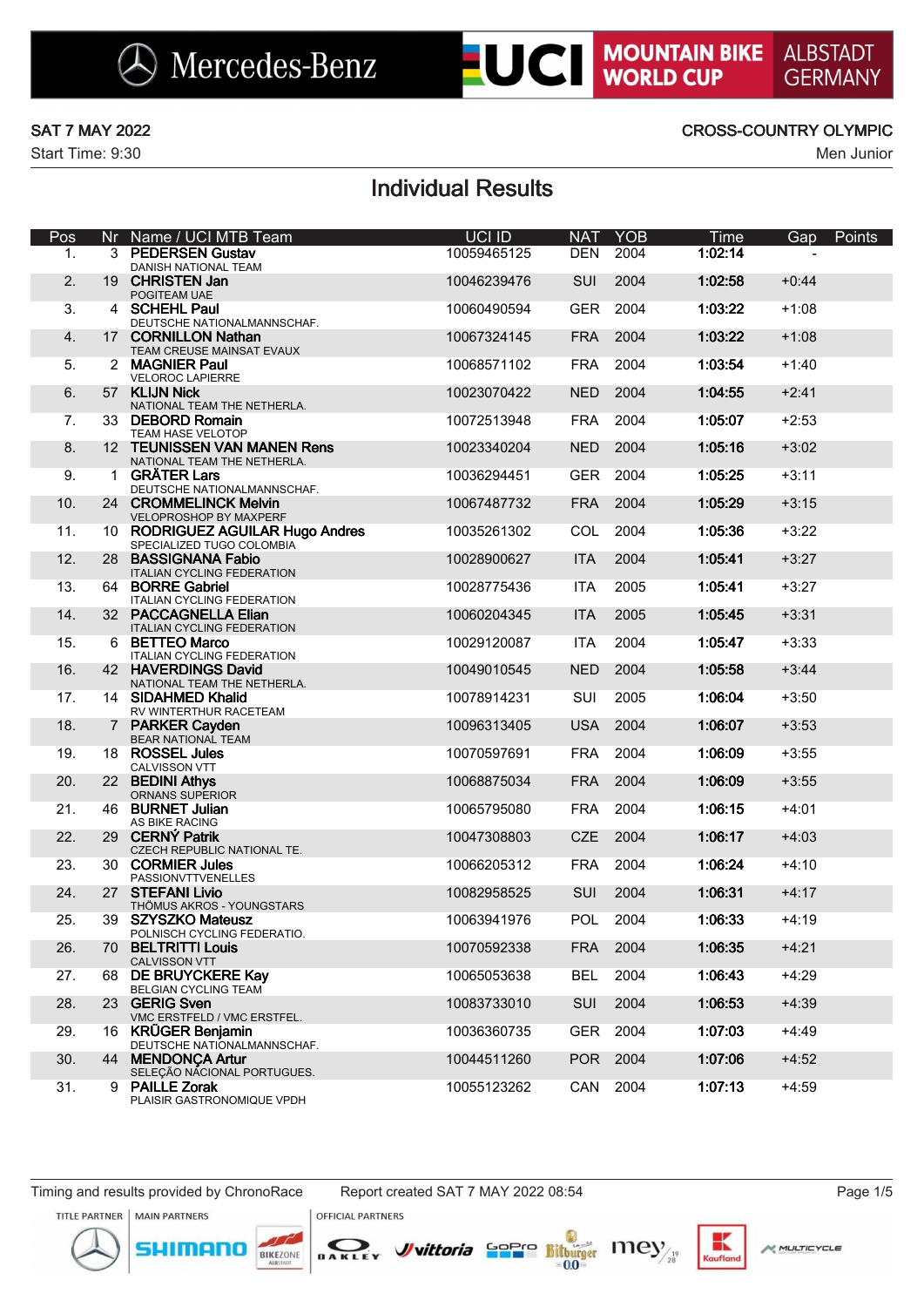**LUCI MOUNTAIN BIKE** 

**ALBSTADT** 

**GERMANY** 

# Individual Results

| Pos | Nr  | Name / UCI MTB Team                                    | UCI ID      | <b>NAT</b> | <b>YOB</b> | Time    | Gap     | Points |
|-----|-----|--------------------------------------------------------|-------------|------------|------------|---------|---------|--------|
| 32. |     | 95 LOUNELA Leo<br>SWEDEN NATIONAL TEAM                 | 10092905974 | <b>SWE</b> | 2005       | 1:07:19 | $+5:05$ |        |
| 33. |     | 58 NOVOTNÝ Ondrej<br>CZECH REPUBLIC NATIONAL TE.       | 10047271518 | <b>CZE</b> | 2005       | 1:07:28 | $+5:14$ |        |
| 34. | 8   | <b>SPRANGER Jack</b><br><b>BEAR NATIONAL TEAM</b>      | 10086456282 | <b>USA</b> | 2004       | 1:07:39 | $+5:25$ |        |
| 35. | 103 | <b>HJORTH Hector</b><br>DANISH NATIONAL TEAM           | 10082424520 | <b>DEN</b> | 2005       | 1:07:51 | $+5:37$ |        |
| 36. |     | 117 HARDY LAINE Axel<br>TEAM SUPERIOR RAFALSOCKS       | 10099979500 | <b>FRA</b> | 2005       | 1:07:52 | $+5:38$ |        |
| 37. | 25  | <b>HÄTTENSCHWILER Loris</b><br>THÖMUS AKROS YOUNGSTARS | 10096396560 | SUI        | 2005       | 1:07:55 | $+5:41$ |        |
| 38. |     | 49 AYRAL Maxime<br>CALVISSON VTT                       | 10066198743 | <b>FRA</b> | 2005       | 1:08:09 | $+5:55$ |        |
| 39. |     | 31 WARD Jack<br>AUSTRALIAN CYCLING TEAM                | 10113892532 | <b>AUS</b> | 2005       | 1:08:10 | $+5:56$ |        |
| 40. |     | 99 LUCHINI Quentin<br>VCA ANJOS KTM                    | 10069781174 | <b>FRA</b> | 2005       | 1:08:23 | $+6:09$ |        |
| 41. |     | 15 SANDIN Hugo<br>SWEDEN NATIONAL TEAM                 | 10022331000 | SWE        | 2004       | 1:08:29 | $+6:15$ |        |
| 42. |     | 62 CORTESI Carlo<br>KTM PROTEK ELETTROSYSTEM           | 10031531044 | <b>ITA</b> | 2004       | 1:08:39 | $+6:25$ |        |
| 43. |     | 51 ROUFFIAC Naël<br><b>VCA ANJOS KTM</b>               | 10068262116 | <b>FRA</b> | 2005       | 1:08:42 | $+6:28$ |        |
| 44. |     | 21 DEGENKOLB Hannes<br>RSV TEAM AUTO-RIEDEL SCHWA.     | 10048529282 | <b>GER</b> | 2004       | 1:08:54 | $+6:40$ |        |
| 45. |     | 87 ACKERT lan<br><b>STIMULUS ORBEA</b>                 | 10054279564 | <b>GER</b> | 2005       | 1:08:56 | $+6:42$ |        |
| 46. |     | 111 LOSE Mikkel<br><b>DANISH NATIONAL TEAM</b>         | 10058465924 | <b>DEN</b> | 2005       | 1:08:57 | $+6:43$ |        |
| 47. | 85  | <b>MIR MASCARO Joan</b><br>MEGA BAR FACTORY TEMA       | 10074903986 | <b>ESP</b> | 2005       | 1:09:01 | $+6:47$ |        |
| 48. |     | 66 SOUSA Rafael<br>SELEÇÃO NACIONAL PORTUGUES.         | 10044674039 | <b>POR</b> | 2005       | 1:09:02 | $+6:48$ |        |
| 49. |     | 82 ZUMELLI Andrea<br>VELO CLUB CAPRIASCA               | 10049791191 | <b>SUI</b> | 2005       | 1:09:04 | $+6:50$ |        |
| 50. |     | 77 BARD Julien<br>TEAM MTB SCOTT FRIBOURG              | 10034804994 | SUI        | 2004       | 1:09:04 | $+6:50$ |        |
| 51. |     | 13 CORKE Riley<br>AUSTRALIAN CYCLING TEAM              | 10049216972 | <b>AUS</b> | 2004       | 1:09:04 | $+6:50$ |        |
| 52. |     | 91 HEMON Julien<br><b>VELOROC LAPIERRE</b>             | 10070868079 | <b>FRA</b> | 2005       | 1:09:19 | $+7:05$ |        |
| 53. |     | 78 HASSLER Mauro<br>THÖMUS AKROS-YOUNGSTARS            | 10049135130 | <b>SUI</b> | 2005       | 1:09:23 | $+7:09$ |        |
| 54. |     | 96 ARIOLI Tristan<br><b>VELOROC LAPIERRE</b>           | 10066109524 | <b>FRA</b> | 2004       | 1:09:24 | $+7:10$ |        |
| 55. |     | 53 GRUITERS Morris<br>NATIONAL TEAM THE NETHERLA.      | 10023311508 | <b>NED</b> | 2004       | 1:09:24 | $+7:10$ |        |
| 56. | 79  | <b>ARNOLD Simon</b><br>RC GRÄNICHEN / SNV RACING.      | 10107428086 | SUI        | 2005       | 1:09:31 | $+7:17$ |        |
| 57. |     | 67 HAMMERLE Alexander<br>RSC RAIKA KRUG MIEMING        | 10035137121 | <b>AUT</b> | 2005       | 1:09:32 | $+7:18$ |        |
| 58. |     | 35 HERACOVITZ Ori<br>TEAMISGAV-ORBEA                   | 10084064426 | <b>ISR</b> | 2004       | 1:09:40 | $+7:26$ |        |
| 59. |     | 83 GIRAUD Raphaël<br><b>CALVISSON VTT</b>              | 10080474517 | <b>FRA</b> | 2004       | 1:09:42 | $+7:28$ |        |
| 60. |     | 38 OFFICER James<br>TEAM TALLEY'S - KIWI MTB C.        | 10098238550 | <b>NZL</b> | 2004       | 1:09:44 | $+7:30$ |        |
| 61. |     | 43 JAMIN Antoine<br>BELGIAN CYCLING TEAM               | 10064271877 | <b>BEL</b> | 2005       | 1:09:48 | $+7:34$ |        |
| 62. |     | 72 SWIDER Braian<br>PHO3NIX CYCLING TEAM               | 10054555107 | <b>POL</b> | 2005       | 1:09:48 | $+7:34$ |        |

Timing and results provided by ChronoRace Report created SAT 7 MAY 2022 08:54 Page 2/5

mor







**OFFICIAL PARTNERS** 

DAKLEY

*J*uittoria Sopre Bitturger 111ey

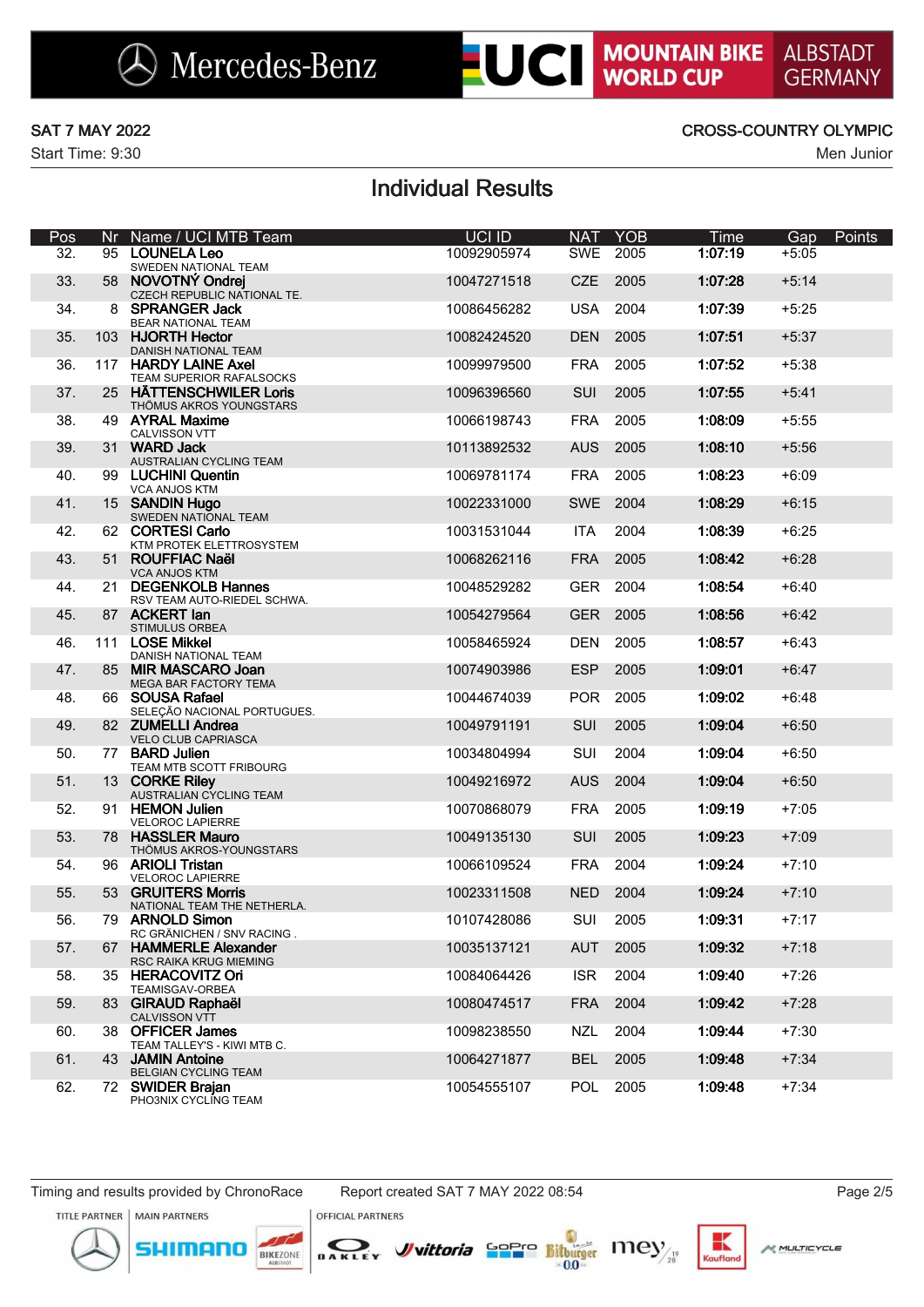### SAT 7 MAY 2022 CROSS-COUNTRY OLYMPIC

**LUCI MOUNTAIN BIKE** 

**ALBSTADT** 

**GERMANY** 

# Individual Results

| Pos |    | Nr Name / UCI MTB Team                                        | UCI ID      | <b>NAT</b> | <b>YOB</b> | Time    | Points<br>Gap |
|-----|----|---------------------------------------------------------------|-------------|------------|------------|---------|---------------|
| 63. |    | 41 CASSERSTEDT Casper<br>SWEDEN NATIONAL TEAM                 | 10022621087 | SWE        | 2004       | 1:09:50 | $+7:36$       |
| 64. |    | 101 SCHMIDT Nils<br>DEUTSCHE NATIONALMANNSCHAF.               | 10059215854 | <b>GER</b> | 2005       | 1:09:51 | $+7:37$       |
| 65. |    | 47 GABL Samuel<br>RACING TEAM HAIMING                         | 10035124084 | <b>AUT</b> | 2004       | 1:09:55 | $+7:41$       |
| 66. |    | 54 LLOP MARTINEZ Gerard<br>NOGUERA SPORTBIKE ASSOCIAC.        | 10052248325 | <b>ESP</b> | 2004       | 1:09:59 | $+7:45$       |
| 67. |    | 93 FISCHER Leon<br>VC SCHÖTZ GO-IN / KOLLER A.                | 10096394338 | SUI        | 2005       | 1:10:01 | +7:47         |
| 68. |    | 48 DEURWEILHER Guillaume Alexandre<br>TEAM BAGNOL JO.WE OMEGA | 10069757330 | <b>FRA</b> | 2004       | 1:10:11 | $+7:57$       |
| 69. |    | 26 JECH Filip<br>GAPP SYSTEM - KOLOFIX MTB.                   | 10047375083 | <b>CZE</b> | 2004       | 1:10:30 | $+8:16$       |
| 70. |    | 45 REX Tim<br>BELGIAN CYCLING TEAM                            | 10064270766 | <b>BEL</b> | 2004       | 1:10:34 | $+8:20$       |
| 71. |    | 5 DODDS Joel<br>AUSTRALIAN CYCLING TEAM                       | 10114032877 | <b>AUS</b> | 2004       | 1:10:44 | $+8:30$       |
| 72. |    | 133 STIENS Milan<br>BELGIAN CYCLING TEAM                      | 10065092236 | <b>BEL</b> | 2005       | 1:10:47 | $+8:33$       |
| 73. |    | 50 WISNIOWSKI Maksymilian<br>POLNISCH CYCLING FEDERATIO.      | 10059236769 | <b>POL</b> | 2004       | 1:11:00 | $+8:46$       |
| 74. |    | 75 REVOL Yvan<br>VELO CLUB LE THOR GADAGNE                    | 10070095416 | <b>FRA</b> | 2004       | 1:11:04 | $+8:50$       |
| 75. |    | 118 BALÁZS Máté<br>DEUTSCHE NATIONALMANNSCHAF.                | 10060102800 | <b>GER</b> | 2005       | 1:11:05 | $+8:51$       |
| 76. |    | 81 CESCHIN Matteo<br><b>ITALIAN CYCLING FEDERATION</b>        | 10061558709 | <b>ITA</b> | 2005       | 1:11:06 | $+8:52$       |
| 77. |    | 100 JOCHEMS Jelte<br>NATIONAAL TEAM THE NETHERL.              | 10023351015 | <b>NED</b> | 2005       | 1:11:06 | $+8:52$       |
| 78. |    | 63 VAN GEEST Kas<br>STAPPENBELT SPECIALIZED RA.               | 10078080132 | <b>NED</b> | 2004       | 1:11:10 | $+8:56$       |
| 79. |    | 55 CORNIGLION Sofian<br>TEAM BAGNOL JO.WE OMEGA               | 10065704649 | <b>FRA</b> | 2005       | 1:11:20 | $+9:06$       |
| 80. |    | 76 THOMA Silas<br><b>NEOS RACING</b>                          | 10080627693 | SUI        | 2004       | 1:11:24 | $+9:10$       |
| 81. |    | 92 WECKERLE Eric<br>THÖMUS AKROS - YOUNGSTARS                 | 10084576203 | SUI        | 2004       | 1:11:32 | $+9:18$       |
| 82. |    | 36 FRANCOIS Thibaut<br><b>CANYON CLLCTV</b>                   | 10088467014 | <b>FRA</b> | 2004       | 1:11:33 | $+9:19$       |
| 83. |    | 125 HJORTLUND Frederik<br>DANISH NATIONAL TEAM                | 10058309815 | <b>DEN</b> | 2005       | 1:11:42 | $+9:28$       |
| 84. |    | 136 TAKAHASHI Sho<br><b>TEENS MAP</b>                         | 10121717604 | <b>JPN</b> | 2005       | 1:11:45 | $+9:31$       |
| 85. |    | 104 SURDYK Filip<br>POLNISCH CYCLING FEDERATIO.               | 10090424087 | <b>POL</b> | 2005       | 1:11:47 | $+9:33$       |
| 86. | 88 | <b>DONATI Davide</b><br><b>ITALIAN CYCLING FEDERATION</b>     | 10032936231 | <b>ITA</b> | 2005       | 1:11:49 | $+9:35$       |
| 87. |    | 107 ROTTMANN Jonathan Malte<br><b>TEAM FUJIBIKESROCKETS</b>   | 10036479155 | <b>GER</b> | 2004       | 1:11:54 | $+9:40$       |
| 88. |    | 73 GAMEZ FERRER Carlos<br>IRONTECH-TECNIC-MENDIZ-AMB.         | 10049957711 | ESP        | 2005       | 1:11:57 | $+9:43$       |
| 89. |    | 52 CHYNCHYK Bohdan<br>UKRAINE NATIONAL TEAM                   | 10055169136 | <b>UKR</b> | 2005       | 1:12:01 | $+9:47$       |
| 90. |    | 11 YAMAUCHI LEONCIO Eiki<br>UCI // WORLD CYCLING CENTR.       | 10119224906 | <b>BRA</b> | 2004       | 1:12:15 | $+10:01$      |
| 91. |    | 94 CERDA VIDAL Miquel<br>MEGARAWBAR FACTORY TEAM              | 10074903279 | <b>ESP</b> | 2005       | 1:12:26 | $+10:12$      |
| 92. |    | 34 WHITE Brady<br>WE DEVO                                     | 10112626882 | <b>USA</b> | 2004       | 1:12:32 | $+10:18$      |
| 93. |    | 116 WOODS Ethan<br>TEAM TALLEY'S - KIWI MTB C.                | 10071192021 | NZL        | 2005       | 1:12:50 | $+10:36$      |

Timing and results provided by ChronoRace Report created SAT 7 MAY 2022 08:54 Page 3/5





DAKLEY

**OFFICIAL PARTNERS** 



к

Kaufla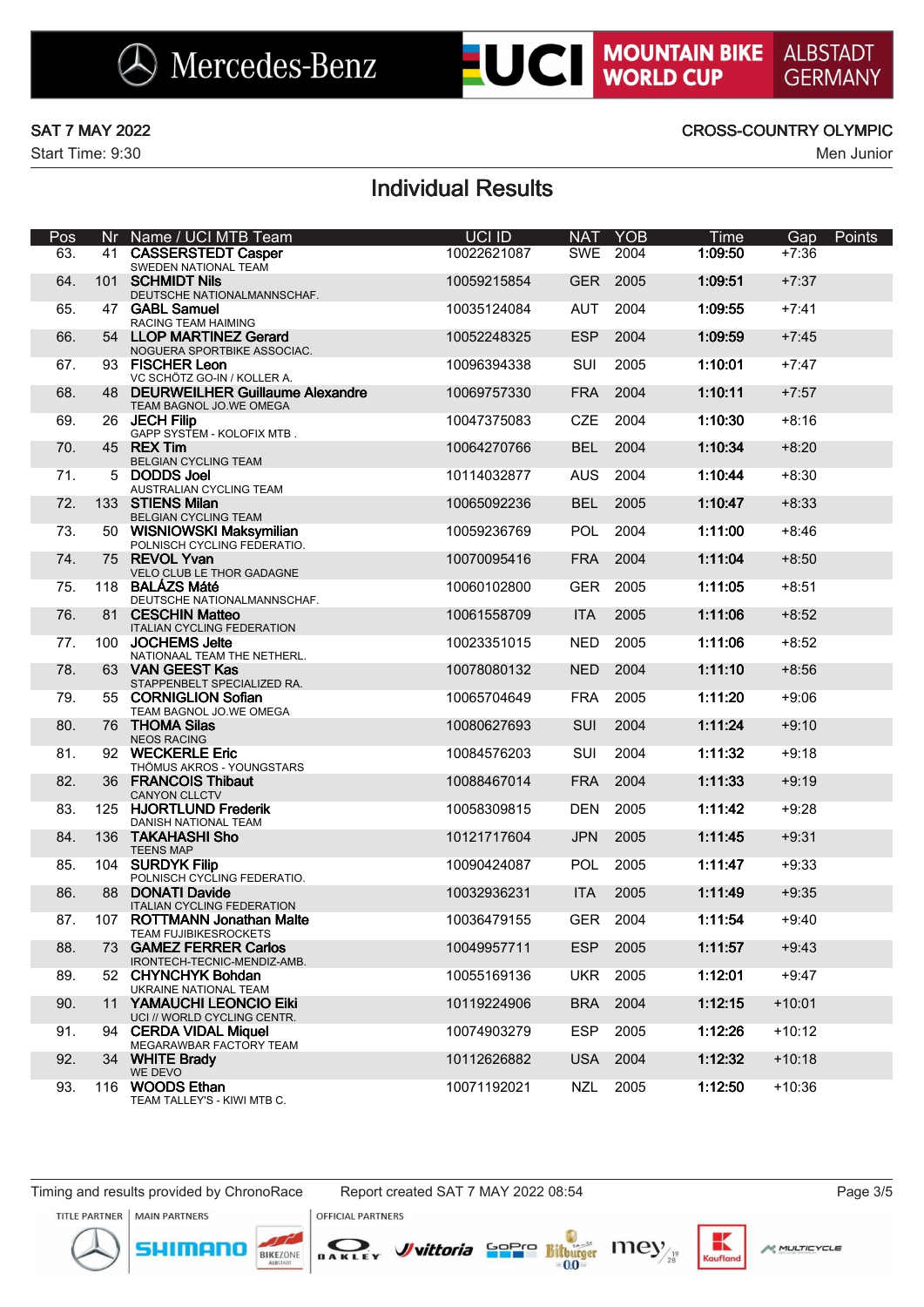### SAT 7 MAY 2022 CROSS-COUNTRY OLYMPIC

**LUCI MOUNTAIN BIKE** 

**ALBSTADT** 

**GERMANY** 

# Individual Results

| Pos  | Nr. | Name / UCI MTB Team                                 | UCI ID      | <b>NAT</b> | <b>YOB</b> | Time     | Gap      | Points |
|------|-----|-----------------------------------------------------|-------------|------------|------------|----------|----------|--------|
| 94.  |     | 65 VONDRÁCEK Matyáš<br>ROUVY SPECIALIZED            | 10047331132 | <b>CZE</b> | 2004       | 1:12:53  | $+10:39$ |        |
| 95.  |     | 121 LORENTZ Hugo<br>FRANCE NATIONAL TEAM            | 10065895013 | <b>FRA</b> | 2005       | 1:12:58  | $+10:44$ |        |
| 96.  |     | 141 GUTH Quentin<br>FRANCE NATIONAL TEAM            | 10075479421 | <b>FRA</b> | 2005       | 1:13:02  | $+10:48$ |        |
| 97.  |     | 109 BOUTEN Freek<br>NATIONAL TEAM THE NETHERLA.     | 10023401131 | <b>NED</b> | 2005       | 1:13:05  | $+10:51$ |        |
| 98.  |     | 137 BERTON Noa<br>LUXEMBOURG NATIONAL TEAM          | 10034997782 | <b>LUX</b> | 2005       | 1:13:07  | $+10:53$ |        |
| 99.  |     | 108 KING Jonas<br>DEUTSCHE NATIONALMANNSCHAF.       | 10083464642 | <b>GER</b> | 2005       | 1:13:34  | $+11:20$ |        |
| 100. |     | 128 AUNE Marius<br>NORWAY NATIONAL TEAM             | 10080451376 | <b>NOR</b> | 2005       | 1:13:38  | $+11:24$ |        |
| 101. |     | 71 KNAUS Flavio<br>LIECHTENSTEIN NATIONALTEAM       | 10063940360 | <b>LIE</b> | 2004       | 1:13:59  | $+11:45$ |        |
| 102. |     | 56 BARROS Guilherme<br>SELEÇÃO NACIONAL PORTUGUES.  | 10053441021 | <b>POR</b> | 2005       | 1:14:12  | $+11:58$ |        |
| 103. |     | 154 VDOVIC Fabian<br>RV GOMARINGEN/TEAM STEINLA.    | 10061053093 | <b>GER</b> | 2005       | 1:14:30  | $+12:16$ |        |
| 104. |     | 59 WEISS Ethan<br>AUSTRALIAN CYCLING TEAM           | 10113892027 | <b>AUS</b> | 2005       | 1:14:48  | $+12:34$ |        |
| 105. |     | 90 RUBEŠ Daniel<br>CZECH REPUBLIC NATIONAL TE.      | 10047442882 | <b>CZE</b> | 2005       | 1:15:02  | $+12:48$ |        |
| 106. |     | 115 LOPEZ Alexis<br>TEAM BAGNOL JO.WE OMEGA         | 10067489449 | <b>FRA</b> | 2005       | $-1$ LAP |          |        |
| 107. |     | 86 GASPAR Tomás<br>SELEÇÃO NACIONAL PORTUGUES.      | 10044463568 | <b>POR</b> | 2005       | $-1$ LAP |          |        |
| 108. |     | 106 SPRENGER Felix<br>LIECHTENSTEIN NATIONALTEAM    | 10083488183 | LIE        | 2005       | $-1$ LAP |          |        |
| 109. |     | 140 MUSSO Filippo<br>SCOTT RACING TEAM              | 10032949971 | <b>ITA</b> | 2005       | $-1$ LAP |          |        |
| 110. |     | 127 STIGGER Lars<br>AUSTRIAN NATIONAL TEAM          | 10035123882 | <b>AUT</b> | 2004       | $-1$ LAP |          |        |
| 111. |     | 84 BLUM Joel<br>SNV RACING-TEAM / VC PFAFF.         | 10116132525 | SUI        | 2005       | $-1$ LAP |          |        |
| 112. |     | 142 NENNING Laurin<br>AUSTRIAN NATIONAL TEAM        | 10092977615 | <b>AUT</b> | 2004       | $-1$ LAP |          |        |
| 113. |     | 129 CHAMPION Axel<br>FRANCE NATIONAL TEAM           | 10070270925 | <b>FRA</b> | 2004       | $-1$ LAP |          |        |
| 114. |     | 124 PLAS Yaël<br>NATIONAL TEAM THE NETHERLA.        | 10023276546 | <b>NED</b> | 2005       | $-1$ LAP |          |        |
| 115. |     | 113 JOINEL Trystan<br>FRANCE NATIONAL TEAM          | 10070844639 | <b>FRA</b> | 2005       | $-1$ LAP |          |        |
| 116. |     | 123 BETTENHAUSEN Maurice<br><b>RSV DAADETAL</b>     | 10052821433 | <b>GER</b> | 2005       | $-1$ LAP |          |        |
| 117. |     | 80 ANDRE GALLIS Alix<br>PASSION VTT VENELLES        | 10066204908 | <b>FRA</b> | 2005       | $-1$ LAP |          |        |
| 118. | 102 | JEŽEK Václav<br>CZECH REPUBLIC NATIONAL TE.         | 10047818354 | <b>CZE</b> | 2005       | $-1$ LAP |          |        |
| 119. |     | 131 SONDERMEIJER Tim<br>NATIONAL TEAM THE NETHERLA. | 10023106794 | NED.       | 2005       | $-1$ LAP |          |        |
| 120. |     | 134 SVONAVA Matej<br>SLOVAK CYCLING FEDERATION      | 10080449861 | SVK        | 2005       | $-1$ LAP |          |        |
| 121. |     | 97 FLETCHER Owen<br>AUSTRALIAN CYCLING TEAM         | 10114109972 | <b>AUS</b> | 2004       | $-1$ LAP |          |        |
| 122. |     | 144 ENDO Kosuke<br><b>TEENS MAP</b>                 | 10127339257 | <b>JPN</b> | 2005       | $-1$ LAP |          |        |
| 123. |     | 119 JAMMERNEGG Georg<br>AUSTRIAN NATIONAL TEAM      | 10036529776 | <b>AUT</b> | 2005       | $-1$ LAP |          |        |
| 124. |     | 151 STEPINS Luca<br>TEAM DOWE SIMPLON               | 10055444574 | GER        | 2005       | $-1$ LAP |          |        |

**OFFICIAL PARTNERS** 





BIKEZONE





к

Kaufla